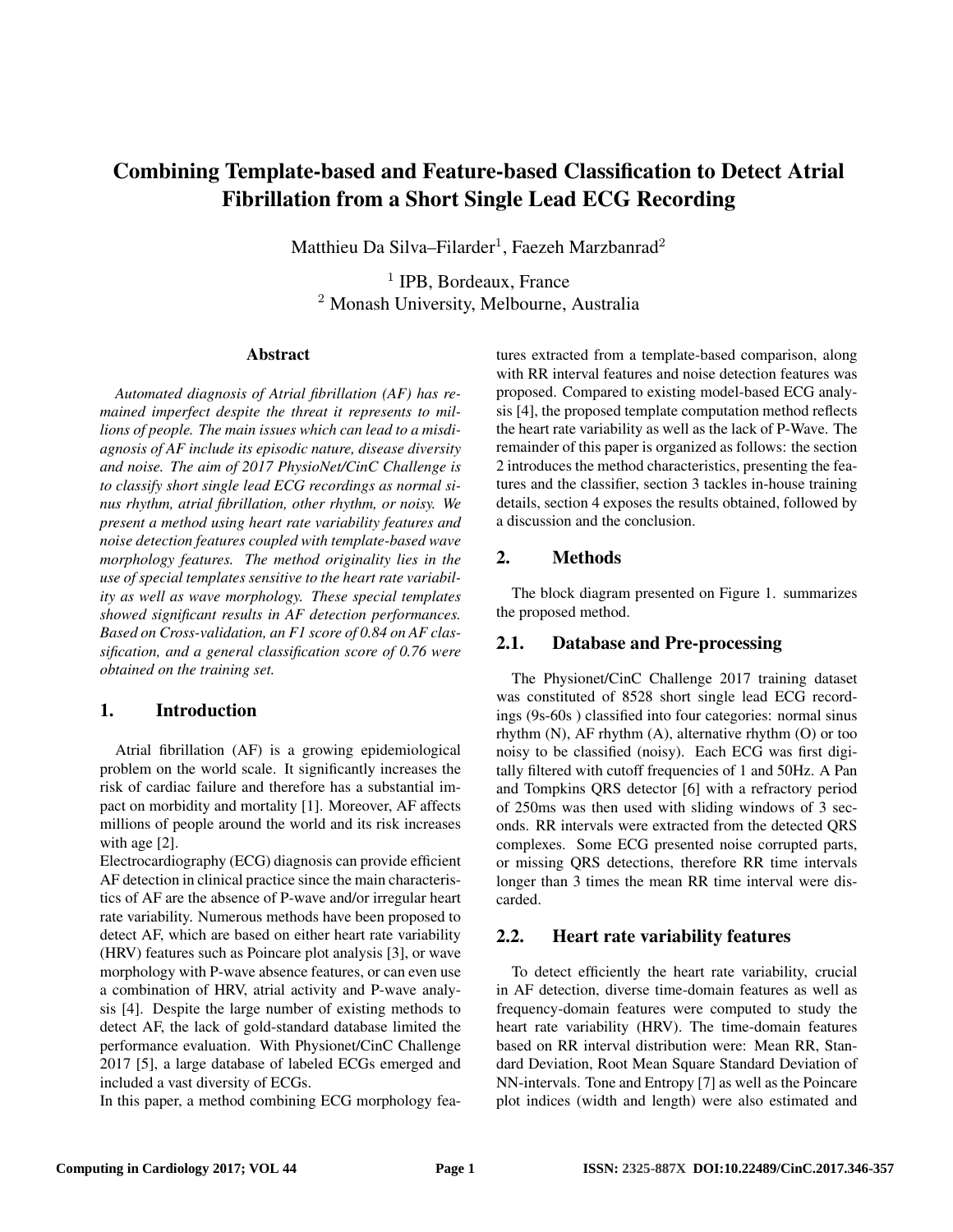

Figure 1. Block diagram summarizing the classification method

used as features. Frequency-domain HRV features such as preponderance of low frequency, high frequency component in the HRV power spectrum were included as features [8].

2.3. Noise detection features

Three noise features were extracted in order to classify ECG that were too noisy to be interpreted, in the noisy category :

1) ECG quality index : Percentage of RR intervals with at least a 0.4 correlation coefficient when compared to the mean ECG recording RR interval.

2) bSQI :This method is based on performing QRS detection with two methods having different sensitivity to noise, and comparing the results. It has demonstrated promising differentiation of good quality ECG from noisy signal [9]. In the proposed method, Pan-Tompkins detector and a length transform based detector (wqrs algorithm) [10] QRS references were compared. The F1 coefficient was used as the bSQI feature:

$$
F1 = \frac{2TP}{2TP + FP + FN} \tag{1}
$$

TP being the number of identified QRS references, FN the number of missed QRS references, and FP the number of extra (incorrect) QRS detection.

3) Karhunen-Loeve noise index: Karhunen-Loeve transform is a common numerical tool in signal processing to isolate noise from a signal, and can be used to perform noise power estimation. Karhunen-Loeve transforms of QRS complexes were computed and the following index served as feature :

$$
KLI = \frac{\sum_{i=1}^{P} \lambda_i}{\sum_{j=1}^{N} \lambda_j}
$$
 (2)

Where  $\lambda_i$  is the  $i^{th}$  eigenvalue associated to the  $i^{th}$  eigenvector computed with Karhunen-Loeve transform, N is the total number of eigenvalues computed, and  $P$  represents the number of eigenvalues corresponding to a QRS signal, chosen at 11 according to the reference paper [11]. This coefficient estimates the denoised QRS signal power relative to the actual signal power.

#### 2.4. Template-based features



Figure 2. Comparison of two templates with a length of 2 RR intervals: AF (red) template and Normal sinus rhythm (blue) template

In order to accurately classify AF, a template for each ECG recording was computed with the purpose of exploiting the AF P-wave absence characteristic as well as the cardiac period variability. Figure 2 shows that the proposed template has a length of two cardiac cycles, resulting from the entire set sum of consecutive two R-R intervals which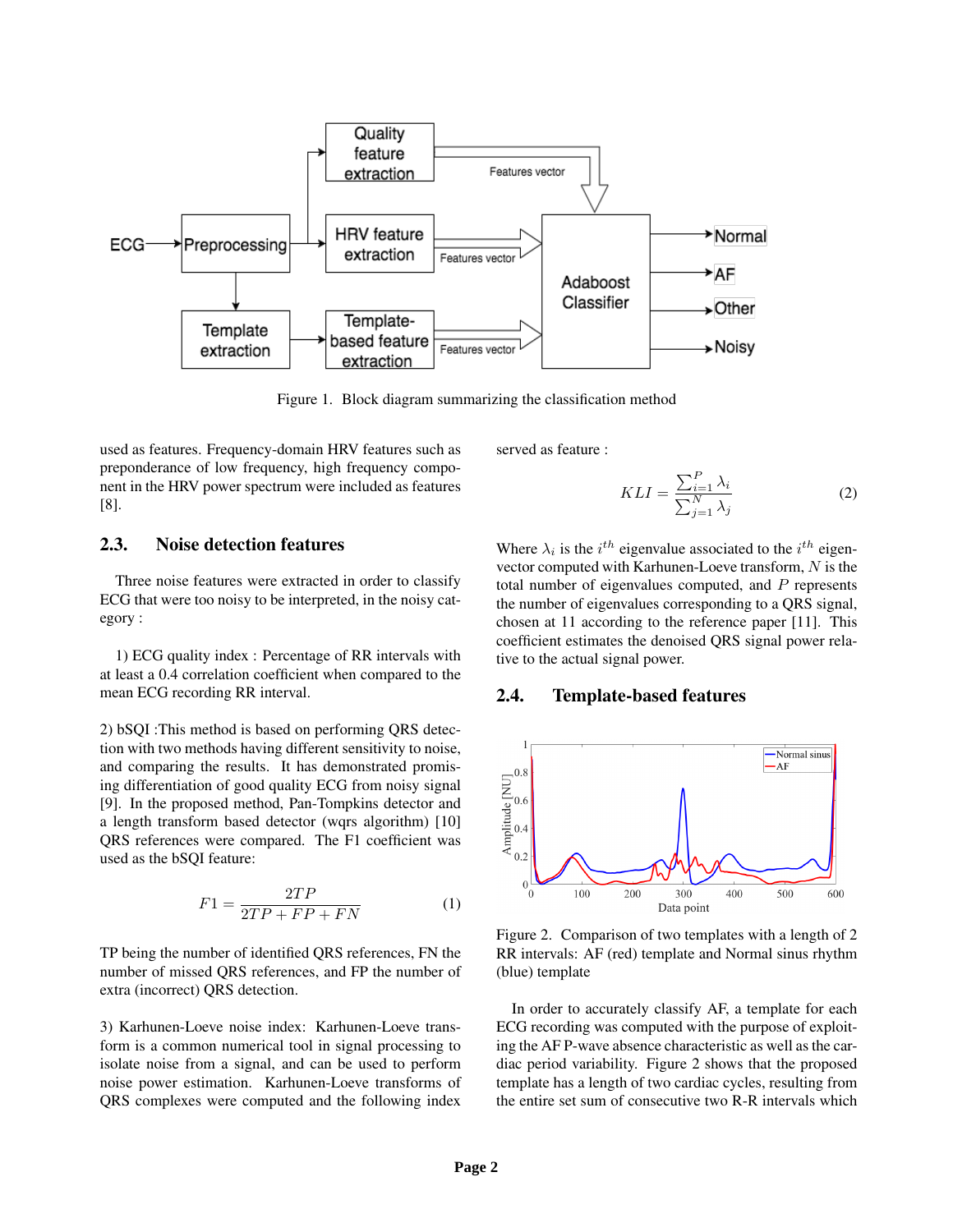satisfied a 0.2 Pearsons correlation threshold when compared to the ECG recording mean cardiac cycle.

The interest of such a template relied on 1) the P-waves remained absent in the AF template (noticeable on the Figure 2 around the  $560^{th}$  point) 2) AF R-R time interval variability induced an absence of distinctive R peak in the middle since the average penalized the non-stationary middle R peak location. Each template was resampled so that every template had the same length of 600 points, and amplitude was normalized between 0 and 1. Two closeness coefficients to the four classification categories were finally defined:

1) Pearsons correlation coefficient between the test and train template constituted the first coefficient

2) Spectrogram distance coefficient: template spectrograms acquired using discrete Fourier transform with rectangular window and overlapping (window size: 40 points, overlap : 20 points) were computed to perform a spectrogram distance coefficient presented below:

$$
C = \sum_{i} \sum_{j} |x_{ij} - y_{ij}| \tag{3}
$$

Where  $x_{ij}$  and  $y_{ij}$  are coefficients on the  $i^{th}$  row and  $j^{th}$ column of test and train template spectrogram matrix. Several window types, window sizes and overlaps were tested, the presented configuration showed best overall performances after cross-validation tests.

The best coefficients of the two methods obtained in each category (N, A, O and noisy) were used as (eight) features. These coefficients reflected the extent to which the ECG template was similar to the ECG templates of each category with a "nearest neighbor" logic.

### 2.5. AdaBoost Classifier

AdaBoost is a machine learning algorithm combining linearly an ensemble of weak learners to construct a strong classifier [9]. The number of learning cycles was limited to 70 to avoid over-fitting. Although AdaBoost direct classification into 4 categories is possible, AdaBoost binary tree classification showed better results. Figure 3 represents the decision tree used for AdaBoost binary tree classification. First the noisy records were discarded and a new training phase was conducted using only Normal rhythms, AF and Other rhythms records. Then the AF rhythm records were classified leaving only Normal and Other rhythm categories. A final training phase involving exclusively records from these last two categories led to the final classification.



Figure 3. Binary tree used for classification with AdaBoost

## 3. Training and Validation

Algorithm development required training and validation sets to evaluate method performances. Training set contained 1600 ECG records (400 ECG records randomly selected from each category N,A,O and noisy), and validation set contained 400 ECG records (100 ECG records randomly selected from each category). Considering the database imbalanced categories (only 3% of the ECGs in the database were in the noisy category), bootstrapping was implemented for training and validation sets. Repeating training and validation phases 50 times over different sets, and averaging the results, led to stable and reliable results for evaluating method performances.

For the final submission, 40 training sets of 200 ECG records (50 N, 50 A, 50 O and 50 noisy) were prepared. The method proposed in this paper was applied using each training set independently, and led to 40 classifications. The final decision was made by voting.

#### 4. Results

Table 1 shows the confusion matrix averaged on 50 validation sets and presents the proposed method results during training:

Table 1. Confusion table shows the performance  $(\%)$  of our classification method based on cross-validation.

| prediction<br>ground truth | N    | AF   | O    | noisy |
|----------------------------|------|------|------|-------|
|                            | 81.1 | 1.9  | 12.8 | 4.2   |
| AF                         | 2.0  | 87.5 | 6.6  | 3.8   |
|                            | 18.2 | 13.3 | 62.4 | 6.1   |
| noisy                      | 3.9  | 5.9  | 12.5 | 77.7  |

Specificity, sensitivity and F1 are presented in the table 2.